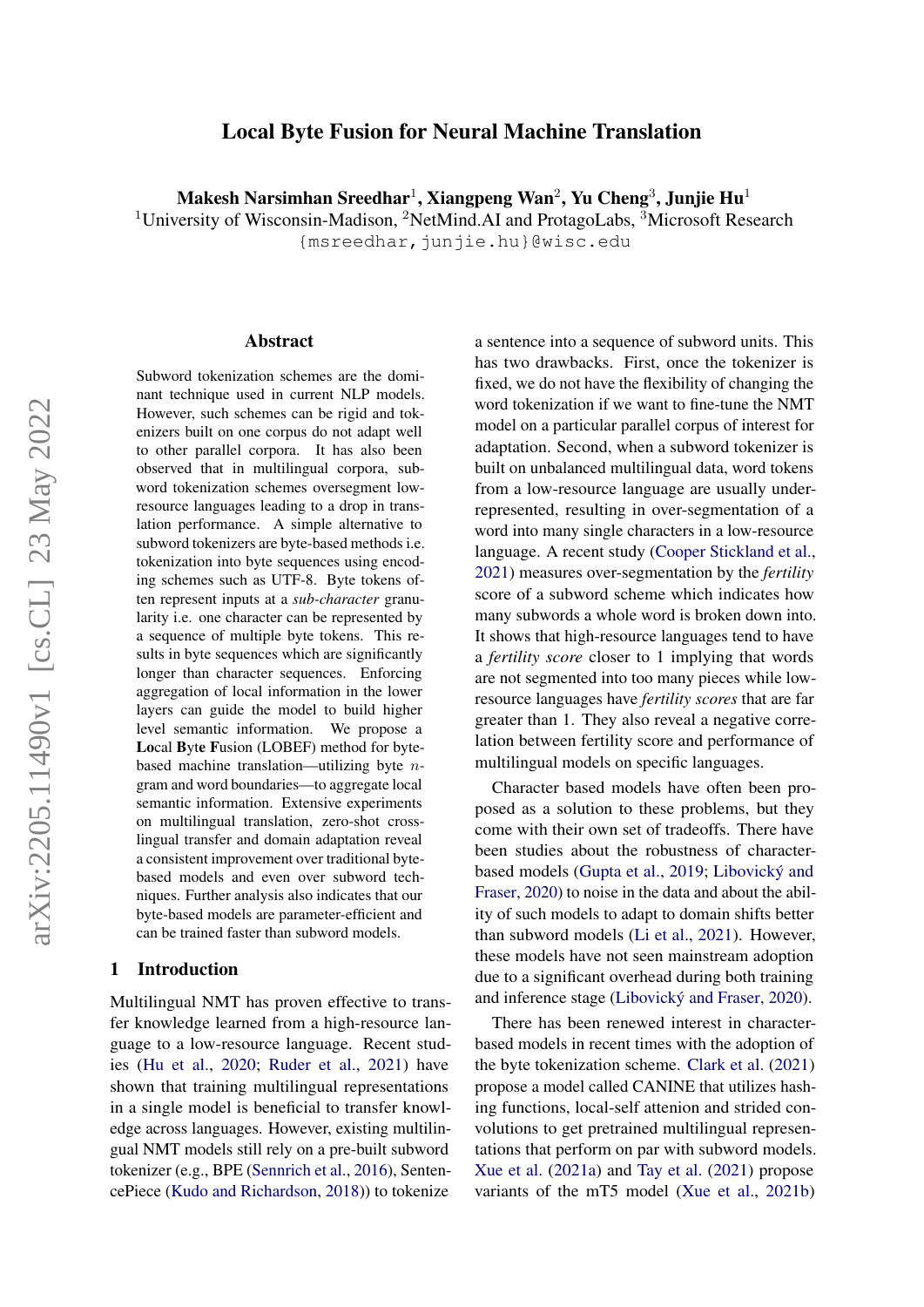

Figure 1: (L): Byte-nCF - Uses four convolutional layers to aggregate character level information (R) Byte-WSF - Uses word boundaries with block-wise self attention to aggregate word level information.

called the ByT5 and Charformer respectively using byte tokens and character tokens as inputs. These models perform on-par with or even better than subword-based models. While most of these models focus on NLU benchmarks such as GLUE and SuperGLUE, we focus on multilingual generation and in particular on translation tasks.

[Shaham and Levy](#page-10-6) [\(2021\)](#page-10-6) demonstrate the effectiveness of byte tokenization for machine translation. They, in fact, show that it is possible to train *embeddingless* models that utilize one-hot fixed representation of byte tokens as input, instead of learning dense vectors. They show that embedding layers are not strictly necessary and it is possible to obtain competitive models that sometimes even outperform subword based ones. While they mainly experiment on the IWSLT dataset [\(Cettolo et al.,](#page-9-4) [2014\)](#page-9-4) and in a bilingual setting, we focus on the multilingual paradigm.

In this work, we conduct a comprehensive study of byte-based models for multilingual machine translation. We propose two variants of local byte fusion techniques for byte-based models. Our first variant utilize a set of  $n$ -gram convolutional layers to aggregate byte tokens for learning characterlevel information, and our second variant utilizes word boundaries to aggregate a span of byte tokens for learning word-level context. As characters are often represented by multiple byte tokens, the inputs to the model are at a *sub-character* level. This makes the input much longer than the original sequence. We show that aggregating local information in the earlier layers helps guide the model to build up higher level semantic information. We also observe that aggregation of byte tokens at the character-level using convolutions and at the wordlevel by restricting self-attention to within word

boundaries lead to higher translation performance in terms of the BLEU score. We further demonstrate the effectiveness of byte-based techniques on zero-shot cross-lingual transfer and cross domain adaptation settings, and show that byte models outperform the subword baselines. Additionally, we analyze the computational efficiency of such embeddingless models for training and inference, and show that even with far fewer parameters, embeddingless models perform on-par and sometimes even better than subword models.

We summarize our contributions as follows:

- With the best of our knowledge, we are the first to evaluate performance of byte-based embeddingless models in a multilingual setting.
- To further improve the encoding of local semantic for byte-based NMT, we propose two variants of local fusion techniques based on character- /word-level aggregation over byte tokens.
- We further evaluate the effectiveness of bytebased models on cross-lingual and domain adaptation settings.
- With a further analysis, we show the efficiency of byte-based methods over subword models.

### 2 Preliminaries

We first review the connection between the Unicode Standard and the UTF-8 encoding, and introduce how they have been used for byte-based NMT.

#### 2.1 Unicode and UTF-8

Unicode<sup>[1](#page-0-0)</sup> is a universal, platform-agnostic standard for handling text in most of the world's writing systems, covering characters in all of the world's living

<sup>1</sup><https://home.unicode.org/>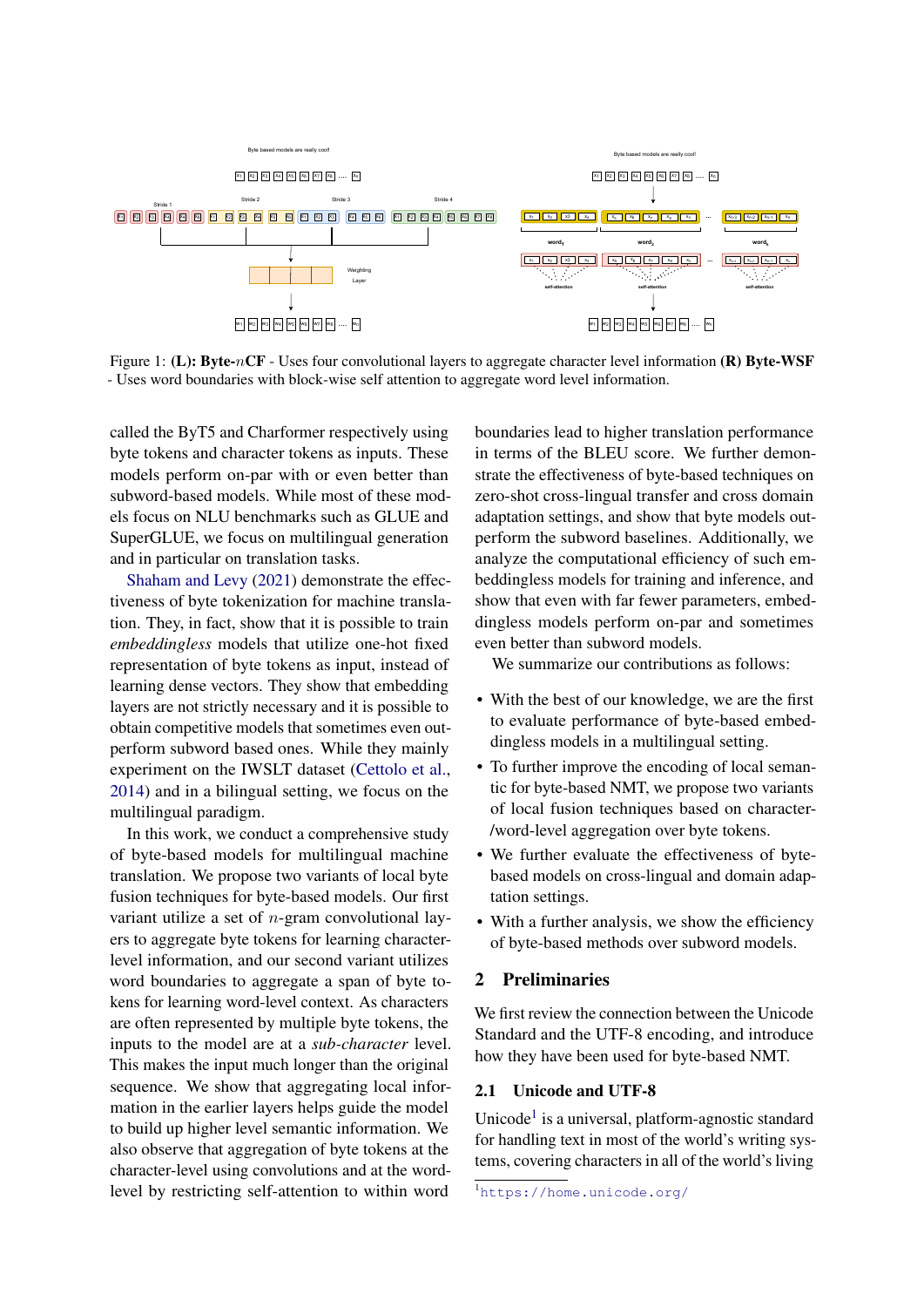languages as well as emoji and non-visual codes. Each code point defined by Unicode is mapped to a unique integer, ranging from 0 to  $10$ FFFF<sub>16</sub>. For instance, the English character set *A-Z* is denoted by the integers from *97-122*. In modern computers, each Unicode code point can be implemented as bytes by multiple encoding protocols, and UTF-8 is the dominant encoding protocol used by over 95% of webpages. In UTF-8, each Unicode code point is represented as one to four bytes (8 bits/byte) depending on the range of its Unicode integer. For example, encoding the first 128 Unicode code points (including all English characters) requires only one byte while most east and south Asian languages require three bytes. Some languages may have a combination of characters that require a varying number of bytes. For example, most characters in German require only a single byte, while some special characters like  $\dot{a}$  or  $\hat{a}$  use two bytes. Since the Unicode standard and the UTF-8 encoding scheme is already well-defined, we do not have to construct source and target vocabularies similar to how it is done for subword models. Tokenization and detokenization for byte based models is as simple as a single line of code in Python and does not involve any heuristic preprocessing. In this paper, we adopt the UTF-8 byte tokens as inputs to our model.

#### <span id="page-2-1"></span>2.2 Byte-based NMT

[Shaham and Levy](#page-10-6) [\(2021\)](#page-10-6) recently propose an *embeddingless* NMT model that takes sequences of UTF-8 byte tokens as the inputs and outputs, and uses a fixed one-hot representation for each byte token instead of a dense learnable embedding vector. Such a byte-based NMT model eliminates the input and output token embedding layers usually used in subword-based NMT models, leading to a significant reduce of model parameters.

Formally, given a source-target sequence pair from a parallel corpus  $(x, y) \sim \mathcal{D}$  where  $x =$  $(x_1, ..., x_N)$  and  $y = (y_1, ..., y_M)$  are both sequences of byte tokens, the input sequence is first embedded by one-hot representations, i.e., Embed $(x) = \mathbf{X} \in \mathbb{R}^{N \times d}$ , and further encoded into the source hidden representations Z by the vanilla Transformer encoder:

$$
\mathbf{Z} = \text{Encoder}(\mathbf{X}, L),\tag{1}
$$

where L is the number of Transformer layers in the encoder. Finally, an attention-based decoder performs the attention over Z and estimates the probability of predicting the next byte token  $y_t$  by

<span id="page-2-0"></span>
$$
P(y_t|y_{<};,x) = \text{Decoder}(y_{< t}, \mathbf{Z}).\tag{2}
$$

Compared to subword-based NMT models, bytebased NMT models have shown effective on bilingual machine translation, while their performance on multilingual machine translation is still unexplored. Especially in the many-to-one translation, the encoder is used to encode multiple languages which require varying numbers of byte tokens (i.e., 1 to 4 bytes) to represent one character.

### 3 Methods

For languages that do not exclusively use the English character set, encoding them often requires more than one byte. Vanilla byte-based models can only *implicitly* aggregate character-level or wordlevel representations for these languages, potentially resulting in poor interpretability and suboptimal results in multilingual settings. Hence, we propose two fusion techniques that encourage models to *explicitly* aggregate character-level and word-level information from byte sequences.

### 3.1 Shallow Encoding

We also adopt byte sequences as inputs and outputs for our model, and use vanilla Transformer as the back-bone of our model. As we focus on many-to-one translation in this work, we modify the encoder, and adopt the same decoder architecture from [\(Shaham and Levy,](#page-10-6) [2021\)](#page-10-6). Note that more sophisticate design of the decoder will also involve a special design of decoding algorithms, which will be explored in the future work. Besides, in order to conduct a more comprehensive study, we also consider the case where we retain embedding layers for the encoder and decoder of the byte-based model. This implies that instead of one-hot representations for the byte sequences, we can learn continuous dense representations. Since the vocabulary size of all byte tokens is 256, this does not amount to adding a significant number of extra parameters.

Before we explicitly aggregate the characterlevel or word-level information from byte sequences, we first encode the input byte sequence by a one-layer Transformer encoder, which allows the model to have a shallow access of the global context before we aggregate the local information.

$$
\mathbf{Z}_1 = \text{Encoder}(\mathbf{X}, 1) \tag{3}
$$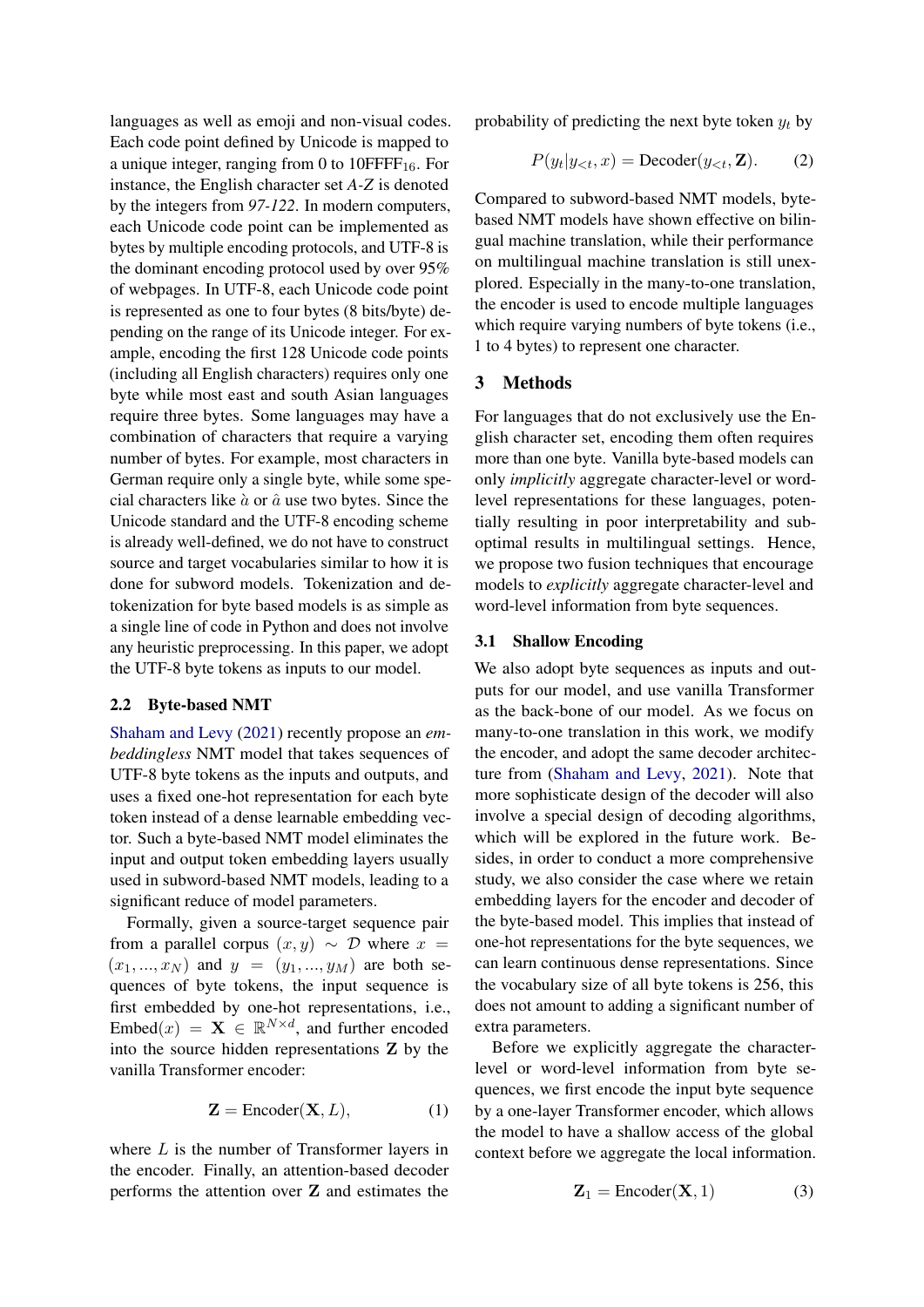#### <span id="page-3-1"></span>3.2  $n$ -gram Convolution Fusion (*n*CF)

Here, we describe our proposed  $n$ -gram convolution fusion that enables the model to construct character-level representations. Since characters can be represented as a combination of 1 to 4 bytes depending on the languages, we apply four different 1-D convolution layers to aggregate the  $n$ -gram byte tokens where  $n \in \{1, 2, 3, 4\}$ . Specifically, we define  $conv_n$  as the 1-D convolution layer with a kernel of size  $n$  and stride  $n$ . Therefore, when we use a stride  $n$  greater than 1, the sequence length of the input byte sequence is reduced by a factor corresponding to the stride  $n$ . We then define the output from the conv<sub>n</sub> layer by:

$$
[\mathbf{f}_{1}^{1}, \cdots, \mathbf{f}_{N}^{1}] \leftarrow \text{conv}_{1} (\mathbf{Z}_{1})
$$
\n
$$
[\mathbf{f}_{1}^{2}, \cdots, \mathbf{f}_{\frac{N}{2}}^{2}] \leftarrow \text{conv}_{2} (\mathbf{Z}_{1})
$$
\n
$$
[\mathbf{f}_{1}^{3}, \cdots, \mathbf{f}_{\frac{N}{3}}^{3}] \leftarrow \text{conv}_{3} (\mathbf{Z}_{1})
$$
\n
$$
[\mathbf{f}_{1}^{4}, \cdots, \mathbf{f}_{\frac{N}{4}}^{4}] \leftarrow \text{conv}_{4} (\mathbf{Z}_{1}).
$$
\n(4)

To make all of the outputs the same length as the input, we repeat the output tokens in place by a factor corresponding to the stride length  $n$ .

$$
\mathbf{F}^{n} = \left[\text{repeat}(\mathbf{f}_{1}^{n}, n), \cdots, \text{repeat}\left(\mathbf{f}_{\frac{N}{n}}^{n}, n\right)\right], (5)
$$

where repeat $(x, n)$  creates n copies of a vector x. Applying this repetition process to the output from each of the convolution layers, we have four representations of equal sequence length as the source sequence, i.e.,  $\mathbf{F}^1$ ,  $\mathbf{F}^2$ ,  $\mathbf{F}^3$ ,  $\mathbf{F}^4 \in \mathbb{R}^{N \times d}$ . We pass these representations through a linear layer to get a single weighted representation:

$$
\mathbf{F} = \sum_{n=1}^{4} \lambda^n \mathbf{F}^n, \tag{6}
$$

where  $\lambda = [\lambda^1, \cdots, \lambda^4]$  are weights for the *n*-gram representations. We pass this weighted representation to the remaining  $(L - 1)$  Transformer layers to obtain the final encoder hidden representation which is further sent to the decoder by Eq. [\(2\)](#page-2-0).

$$
\mathbf{Z} = \text{Encoder}(\mathbf{F}, L - 1) \tag{7}
$$

The *n*-gram fusion enables the model to learn what combination of the input byte sequence representations result in better character-level features.

#### <span id="page-3-2"></span>3.3 Word-based Self-attention Fusion (WSF)

In addition to character-level fusion, we also propose a word-based self-attention fusion method that utilizes the word boundary information in the raw sentence to aggregate information of byte tokens within the same word. As characters in most languages are represented by more than one byte and words contain varying number of characters, using byte tokens as input to the model results in a much longer sequence. Therefore, this property may require the model to recognize a meaningful span of byte tokens in order to capture the semantic of a word token in the raw sentence. However, vanilla byte-based NMT models ([§2.2\)](#page-2-1) use the traditional *full self-attention*, which implies that every byte token in the sequence attends to all byte tokens even though some far-away byte tokens may have little association to the query token. Besides, as words are represented by a span of bytes in a small vocabulary of size 256, it is likely to produce high a attention weight between two identical byte tokens even these byte tokens are used in two completely irrelevant words.

We aim to tackle this issue by first aggregating local information for byte tokens in the same word using a *block-wise* self-attention. Formally, for a byte sequence  $x = (x_1, \dots, x_N)$ , we define its (untokenized) word sequence as  $w = (w_1, \dots, w_T)$ and a mapping  $\pi : [t] \rightarrow [a : b]$  that maps the word index  $t$  to the beginning and the end indices of the corresponding byte span, i.e.,  $w_t = x_{\pi(t)} = x_{a:b}$ . By leveraging the word boundary information, we naturally break the long byte sequences into a list of sub-sequences, then we apply a one-layer Transformer encoder to encode byte tokens only in their sub-sequences:

$$
\mathbf{F}_{\pi(t)} = \text{Encoder}(x_{\pi(t)}, 1), \forall t \in [1 : T], \quad (8)
$$

<span id="page-3-0"></span>where  $\mathbf{F}_{\pi(t)} \in \mathbb{R}^{|b-a| \times d}$  is hidden representations of byte tokens in the  $t$ -th word spanning over the sub-sequence  $x_{a:b}$ . This allows byte tokens to effectively aggregate local information for each word token, which is useful for the model to distinguish identical byte tokens used in two different words. Finally we obtain the *word-aware* representation of the input byte sequence F by concatenating  $\mathbf{F}_{\pi(t)}$ in the word order, i.e.,  $\mathbf{F} = [\mathbf{F}_{\pi(1)}, \cdots, \mathbf{F}_{\pi(T)}] \in$  $\mathbb{R}^{N \times d}$ , and feed **F** as input to the remaining Transformer layers similar to Eq. [\(7\)](#page-3-0).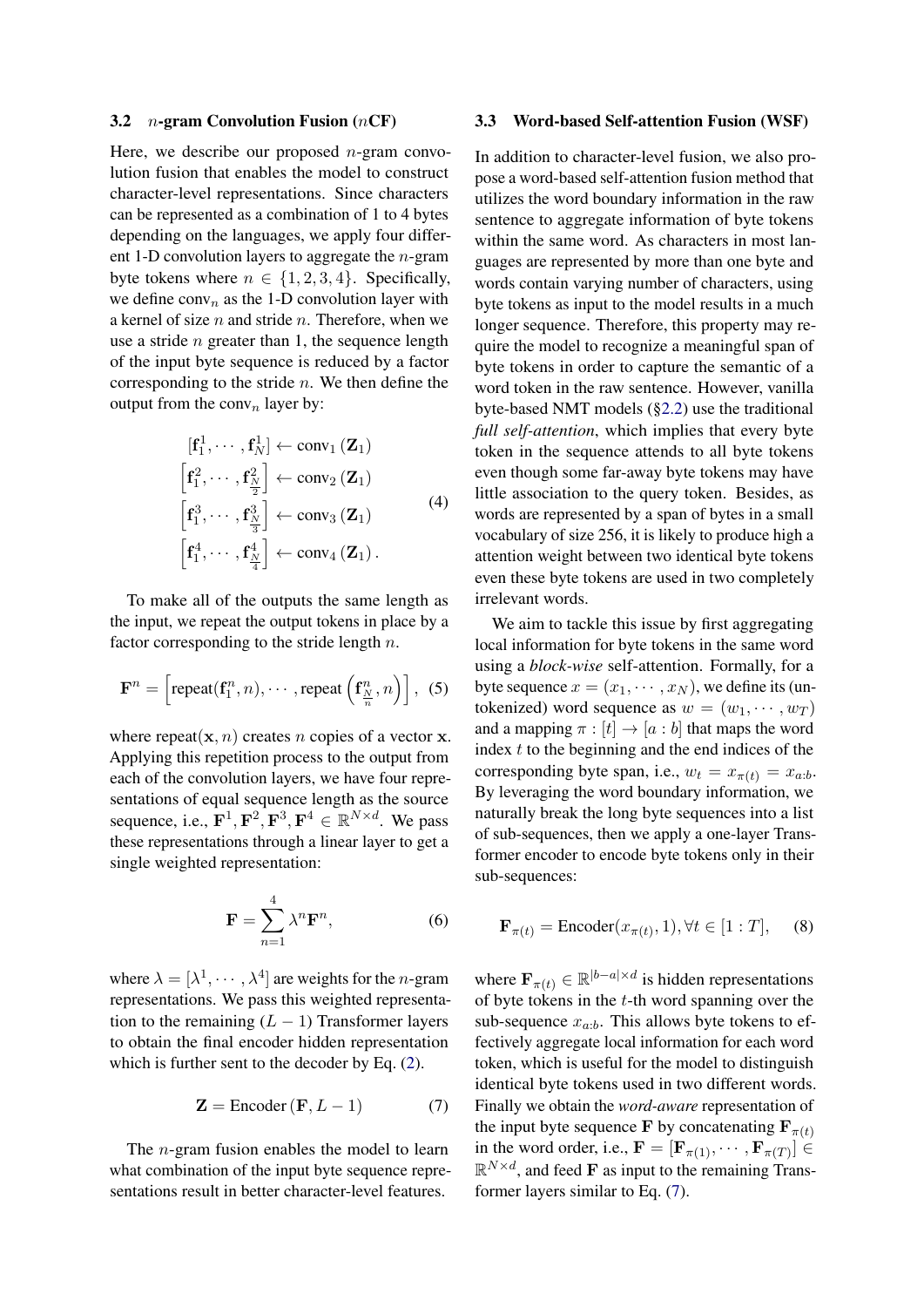## 4 Experimental Settings

## 4.1 Datasets

Multilingual Many-to-One Translation: We use the OPUS public data [\(Tiedemann,](#page-11-2) [2012\)](#page-11-2) to construct a multilingual parallel corpus that has a fair mix of high-resource and low-resource languages. We train a multilingual translation model from seven source languages to English. Table [1](#page-4-0) shows the statistics of the training data. We use the Flores-101 [\(Goyal et al.,](#page-9-5) [2022\)](#page-9-5) benchmark to evaluate the performance of our models.

Zero-shot Cross-lingual Translation: Following [Neubig and Hu](#page-10-7) [\(2018\)](#page-10-7), we use the same Ted Talk dataset that include four language pairs where each pair has a high-resource language (HRL) and a low-resource languages (LRL) written in the same script. Table [2](#page-5-0) shows the statistics of the dataset.

Cross-domain Adaptation: For the crossdomain adaptation task, we train all models on the WMT19 German-English News dataset on the news domain, and directly evaluate on the test data used in [Aharoni and Goldberg](#page-9-6) [\(2020\)](#page-9-6) from three diverse domains (Koran, IT, Medical).

## 4.2 Models

To fully evaluate the efficacy of byte-based techniques, we consider models under settings where we learn *dense embeddings* for the input byte tokens (DENSE) as well as the *embeddingless* case where there are no learnt embeddings (ONE-HOT).

Subword Model: We use BPE models trained using Sentencepiece $^2$  $^2$  as the standard baseline.

Byte Based Models: For each of these models, we consider both ONE-HOT variants where models do not have learnt embeddings and DENSE variants where we learn continuous dense embeddings.

- Traditional Byte-Based Models: Similar to the model proposed by [\(Shaham and Levy,](#page-10-6) [2021\)](#page-10-6), the inputs and outputs are UTF-8 byte tokens.
- Byte- $nCF$ : We use four convolutional layers to fuse character-level information and learn a weighted n*-gram* representation ([§3.2\)](#page-3-1)
- Byte-WSF: We aggregate word-level information by a word-based self-attention over byte tokens within word boundaries ([§3.3.](#page-3-2)

<span id="page-4-0"></span>

| Language | ID  | <b>Train Size</b> | <b>Test Size</b> |
|----------|-----|-------------------|------------------|
| German   | deu | 2.56M             | 1,012            |
| Hindi    | hin | 1.6M              | 1,012            |
| Nepali   | npi | 445K              | 1,012            |
| Tamil    | tam | 268K              | 1,012            |
| Telugu   | tel | 108K              | 1,012            |
| Khmer    | khm | 127K              | 1,012            |
| Lao      | lao | 2.7K              | 1,012            |

Table 1: No. of sentences in seven source languages in the multilingual many-to-English (xxx-eng) training set from OPUS data and test data from Flores-101.

#### 4.3 Multilingual Translation

In this experiment, we evaluate the subword and byte-based models on many-to-one translation (xxx-eng) where xxx refers to seven source languages listed in Table [1.](#page-4-0) We first clean the training data by removing sentences that are longer than 800 bytes in either the source or the target side, and then tokenize the sentences using the Moses tokenizer. $3$  For the subword-based model, we construct a shared BPE vocabulary of size 32K for all the source languages and an English BPE vocabulary of size 8K for this experiment. The byte-based models do not have any preprocessing apart from the Moses tokenization and even whitespaces are included as valid tokens.

## <span id="page-4-1"></span>4.4 Cross-lingual Transfer

This experiment evaluates how effective subword and byte-based methods are in transferring performance across languages that share similar scripts. We train both the subword and byte-based models on a high-resource language (HRL) and evaluate them in a zero-shot manner on the corresponding low-resource language (LRL) from Table [2.](#page-5-0) We also focus on xxx-eng translation where xxx is either HRL or LRL. We train each model on the HRL dataset for 50K steps, and then run inference on the LRL test set without training on any LRL data.

In the case of subword models, this amounts to constructing a vocabulary based on only the HRL and using that to encode the LRL. Byte-based models use an universal tokenization scheme and thus this experiment does not have any implication for such models in terms of the vocabulary.

<sup>2</sup><https://github.com/google/sentencepiece>

<sup>3</sup>[https://github.com/moses-smt/](https://github.com/moses-smt/mosesdecoder) [mosesdecoder](https://github.com/moses-smt/mosesdecoder)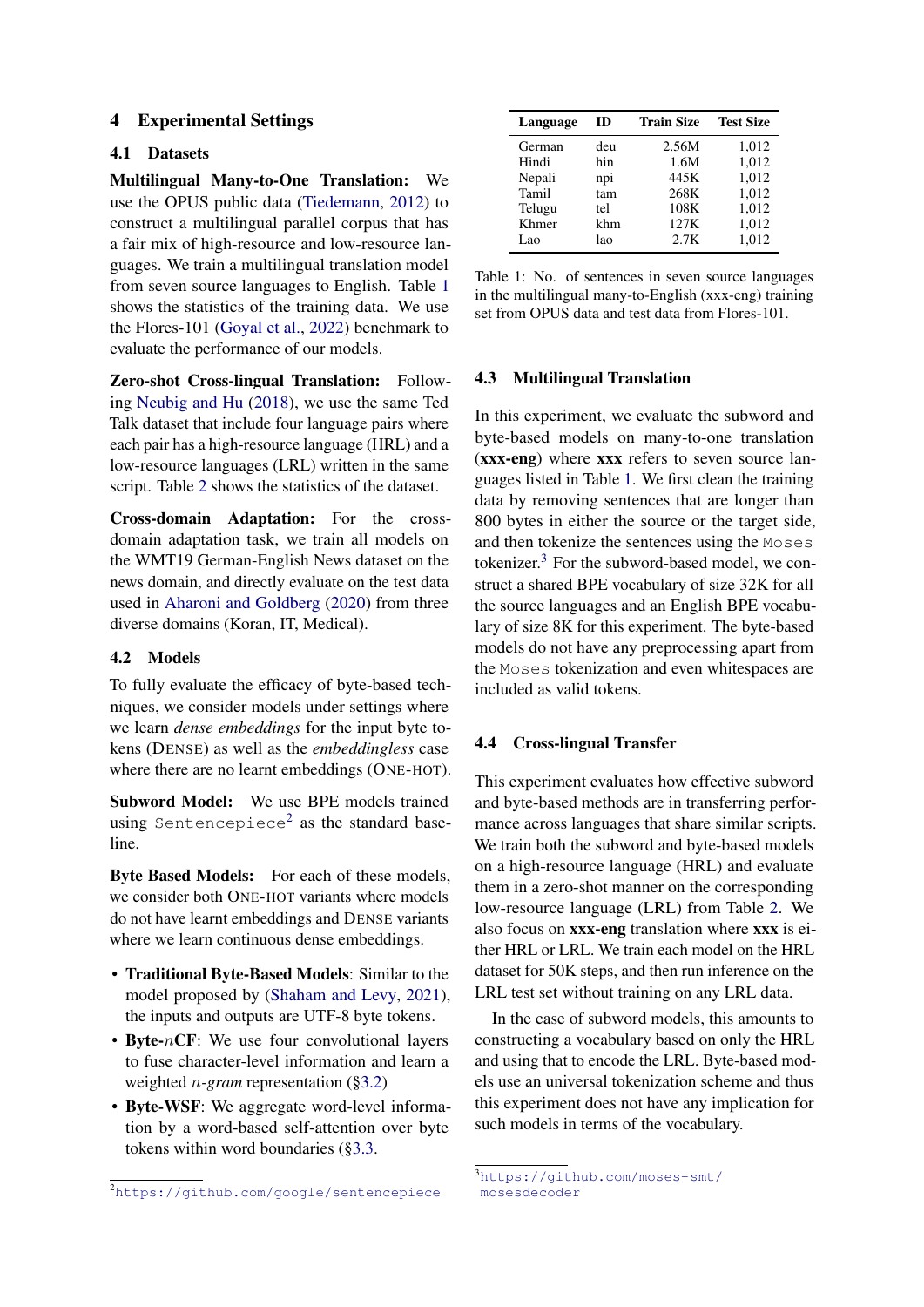<span id="page-5-0"></span>

| HRL       |            |                        | LRL                   |           |      |  |
|-----------|------------|------------------------|-----------------------|-----------|------|--|
|           |            | Language ID Train Size | Language ID Test Size |           |      |  |
| Turkish   | tur        | 182k                   | Azerbaijani aze       |           | 1k   |  |
| Russian   | <b>THS</b> | 208k                   | Belarusian            | hel       | 0.6k |  |
| Portugese | por        | 185k                   | Galician              | glg       | 1k   |  |
| Czech     | ces        | 182k                   | Slovak                | $s$ l $k$ | 2.5k |  |

Table 2: Data sizes in sentences for LRL/HRL pairs

### 4.5 Cross-domain Adaptation

Having translation systems adapt to domains apart from the one it has been trained on is a good measure of how robust models are. In the experiment, we compare subword and byte-based models on how effectively they translate sentences from domains that are not part of the training set. Similar to the cross-lingual transfer setting ([§4.4\)](#page-4-1), we train both subword and byte-based models on the source domain (News) and evaluate them in a zero-shot manner on three target domains (Koran, IT, Medical). Each model is trained on the source domain dataset for 50K steps, and then evaluated on each of the target domain test sets.

## 4.6 Hyperparameters

We use the  $\texttt{Fairseq}^4$  $\texttt{Fairseq}^4$  library as the codebase for our experiments. Following [Shaham and Levy](#page-10-6) [\(2021\)](#page-10-6), we employ the vanilla transformer encoderdecoder architecture as our backbone for all experiments. For all models, we use a total of 6 Transformer layers for the encoder and 6 layers for the decoder with 8 attention heads, a hidden dimension of 512 and the feed-forward dimension of 2048. We use the Adam[\(Kingma and Ba,](#page-10-8) [2014\)](#page-10-8) optimizer with an inverseq square root learning rate scheduler, and warm up 4K steps to reach a peak learning rate of 5e-4. We apply a weight decay of 1e-4 and a label smoothing of 0.1.

### 4.7 Evaluation

For a fair, consistent evaluation, we follow [Shaham](#page-10-6) [and Levy](#page-10-6) [\(2021\)](#page-10-6) in using  $Sacre-BLEU<sup>5</sup>$  $Sacre-BLEU<sup>5</sup>$  $Sacre-BLEU<sup>5</sup>$  with 13a tokenizer for all language pairs using the raw text to compute the BLEU scores.

## 5 Results

In this section, we detail the results of the various experiments and discuss their implications.

### 5.1 Multilingual Translation

Table [3](#page-6-0) shows the BLEU scores on the test set of the FLORES-101 data for many-to-one translation. We further investigate the following questions.

Do we need embeddings? In line with the findings of [\(Shaham and Levy,](#page-10-6) [2021\)](#page-10-6) that embeddingless models are competitive with subword models in biligual settings, we find that they perform on par with their corresponding models that use dense embeddings with an average difference of less than 0.5 BLEU scores in a multilingual translation setting. We find that for most of the source languages under consideration, the byte-based models outperform the subword models. However, subword models still hold the edge for extremely low resource languages such as *Lao-English* translation with only 2.7K training data.

How effective is character/word fusion? The variants we propose to induce higher level semantic representations for byte-based models (BytenCF and Byte-WSF) are very effective and they improve over traditional byte-based models in both cases (ONE-HOT and DENSE models) on all language pairs with an average gain of up to 1.4 BLEU scores. Since sequence lengths tend to extremely long when using byte sequences, aggregating information locally in the lower layers enables the model to quantitatively obtain higher scores than even subword-based models except in the very low source regime.

Which fusion works better? Comparing the two variants proposed in this paper, the Byte- $nCF$ model performs slightly better than the Byte-WSF model in the DENSE case, while both perform comparable in the ONE-HOT case. Both variants improve over the traditional baseline model, which indicates that byte-based models could benefit from byte aggregation in the earlier layers.

## 5.2 Cross-lingual Transfer

The performance of byte-based and subword models on cross-lingual transfer is shown in Table [4.](#page-6-1) As Byte-WSF and Byte-nCF have shown comparable performances in Table [3,](#page-6-0) we only include the Byte- $nCF$  variant in the comparison below.

Does universal tokenization work? Our results indicate that when evaluating subword and bytebased model in a zero-shot setting ([§4.4\)](#page-4-1), bytebased models outperform subword baselines by a

<sup>4</sup>[https://github.com/facebookresearch/](https://github.com/facebookresearch/fairseq) [fairseq](https://github.com/facebookresearch/fairseq)

<sup>5</sup><https://github.com/mjpost/sacrebleu>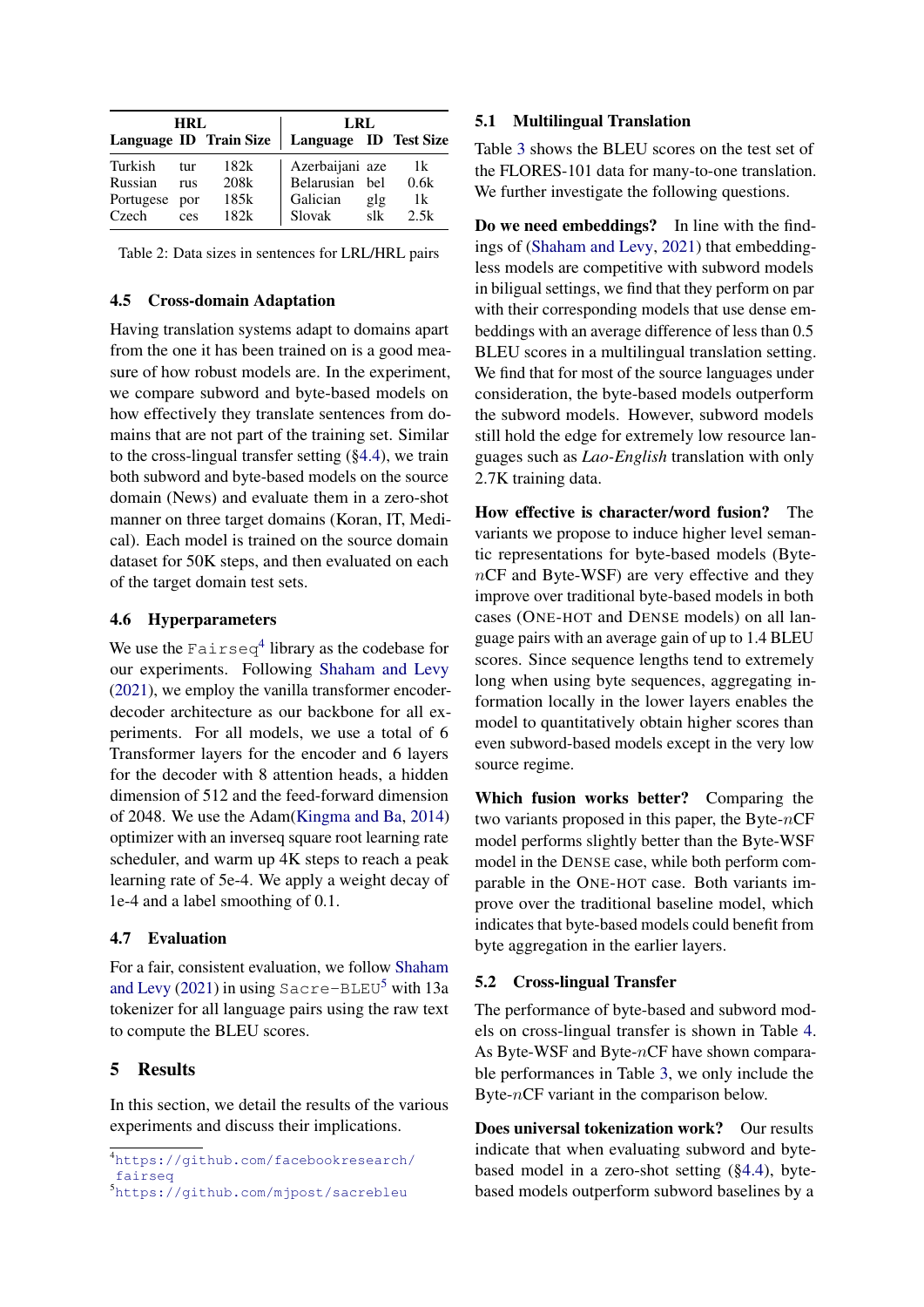<span id="page-6-0"></span>

|            | <b>Lang. Pairs</b><br><b>DENSE Models</b> |                |             | <b>ONE-HOT Models</b> |                 |              |                      |                 |
|------------|-------------------------------------------|----------------|-------------|-----------------------|-----------------|--------------|----------------------|-----------------|
| <b>Src</b> | Tgt                                       | <b>Subword</b> | <b>Byte</b> | <b>Byte-</b> $nCF$    | <b>Byte-WSF</b> | <b>Byte</b>  | $B$ vte- $nCF$       | <b>Byte-WSF</b> |
| deu        | eng                                       | 26.7           | 28.8        | 30.4                  | 29.1            | $28.4(-0.4)$ | <b>29.8</b> $(-0.6)$ | $28.8(-0.3)$    |
| hin        | eng                                       | 20.3           | 22.7        | 24.2                  | 23.8            | $22.5(-0.2)$ | $24.4(+0.2)$         | $23.8 (+0.0)$   |
| npi        | eng                                       | 15.4           | 17.3        | 18.0                  | 19.2            | $17.2(-0.1)$ | $17.7(-0.3)$         | 18.4 $(-0.8)$   |
| tam        | eng                                       | 15.2           | 16.7        | 18.7                  | 17.8            | $16.3(-0.4)$ | 17.9 $(-0.8)$        | $17.7(-0.1)$    |
| tel        | eng                                       | 16.8           | 18.7        | 20.4                  | 19.7            | $18.2(-0.5)$ | $19.3(-1.1)$         | $20.7(-1.0)$    |
| khm        | eng                                       | 10.5           | 11.0        | 12.1                  | 12.6            | $10.8(-0.2)$ | 11.9 $(-0.2)$        | $11.8(-0.8)$    |
| lao        | eng                                       | 10.7           | 5.1         | 6.4                   | 6.1             | $5.2 (+0.1)$ | $6.1(-0.3)$          | 6.5 $(+0.4)$    |
|            | Avg.                                      | 16.5           | 17.2        | 18.6                  | 18.3            | $16.9(-0.2)$ | $18.2(-0.4)$         | $18.2(-0.1)$    |

Table 3: BLEU scores of the DENSE and ONE-HOT models on the Flores-101 dataset. Highest scores for each language pair on these two sets of models are highlighted in bold font. The differences of BLEU scores between ONE-HOT models and their corresponding DENSE variants are highlighted in the brackets.

clear margin of up to 6.1 average BLEU scores over all languages. Particularly, we observe a significant increase in BLEU scores in the glg-eng and slk-eng translations when using byte tokens as inputs.

Does fusion help cross-lingual transfer? We find that using the Byte- $nCF$  fusion variant leads to marginal improvement over the vanilla byte-based model in terms of BLEU scores. It should be noted that most of these language pairs share the same script and hence the convolution fusion technique works very well. Investigating whether such fusion techniques work for languages that do not share the same script can be explored in future work.

<span id="page-6-1"></span>

|            | Lang. Pair |     | <b>DENSE Models</b> | <b>ONE-HOT Models</b>    |             |                |
|------------|------------|-----|---------------------|--------------------------|-------------|----------------|
| <b>Src</b> | Tgt        |     |                     | Subword Byte Byte- $nCF$ | <b>Byte</b> | $B$ vte- $nCF$ |
| aze        | eng        | 3.7 | 6.9                 | 7.2                      | 5.7         | 6.9            |
| bel        | eng        | 1.7 | 3.9                 | 5.3                      | 4.6         | 4.8            |
| glg        | eng        | 7.6 | 15.2                | 15.8                     | 16.4        | 16.6           |
| slk        | eng        | 2.9 | 11.4                | 10.6                     | 11.9        | 11.7           |
|            | Avg.       | 4.0 | 9.4                 | 9.7                      | 9.7         | 10.1           |

Table 4: BLEU scores of the DENSE and ONE-HOT models on the Ted Talk dataset. Highest score among all models is in bold font.

### 5.3 Cross-Domain Adaptation

Table [5](#page-6-2) shows the results of subword and bytebased models on zero-shot cross-domain adaptation. The first row indicates the BLEU scores on the *in-domain* test set (WMT19 News), and the other rows showcase the performance on *out-of-domain* test sets (Koran, IT, Medical).

Are byte-based models robust to domain shift? We find that performance of both subword and bytebased models are susceptible to domain shifts. The BLEU scores on other domains are significantly lower for all variants. However, on comparison, we

find that byte-based models are more robust than subword models against domain, yielding higher BLEU scores on all out-of-domain test sets.

<span id="page-6-2"></span>

| Domain     |         | <b>DENSE Models</b> |                | <b>ONE-HOT Models</b> |                |
|------------|---------|---------------------|----------------|-----------------------|----------------|
|            | Subword | <b>Byte</b>         | $B$ vte- $nCF$ | <b>Byte</b>           | $B$ vte- $nCF$ |
| WMT19 News | 17.6    | 21.2                | 213            | 2.1 1                 | 21.5           |
| Koran      | 1.8     | 6.4                 | 6.2            | 6.6                   | 6.3            |
| ľТ         | 3.9     | 10.4                | 10.5           | 10.2                  | 10.3           |
| Medical    | 41      | 13.6                | 153            | 12.9                  | 15.4           |

Table 5: BLEU scores of the DENSE and ONE-HOT models on zero-shot cross-domain adaptation.

Employing convolution fusion with the bytebased models improves performance over subwordbased models especially in the IT and medical domains. The issue with cross-domain adaptation remains that each new domain consists of specific jargons and entities that are not captured in the source domain. This inhibits the models from capturing the required semantic information to translate out-of-domain sentences effectively.

#### 6 Discussion and Analysis

Next, we further present a qualitative analysis of byte-based models and our proposed variants.

#### 6.1 Compare-MT Analysis

We use the compare-mt toolkit [\(Neubig et al.,](#page-10-9) [2019\)](#page-10-9) to holistically analyze how the outputs of these models differ and what aspects different models excel at. We consider the *deu-eng* translation as a sample of a high-resource language pair and the *khm-eng* pair for the low-resource setting. Specifically, we group the test sentence by the sentence lengths and evaluate all models on each group in terms of BLEU scores. Next, we analyze the translation performance with respect to the length differ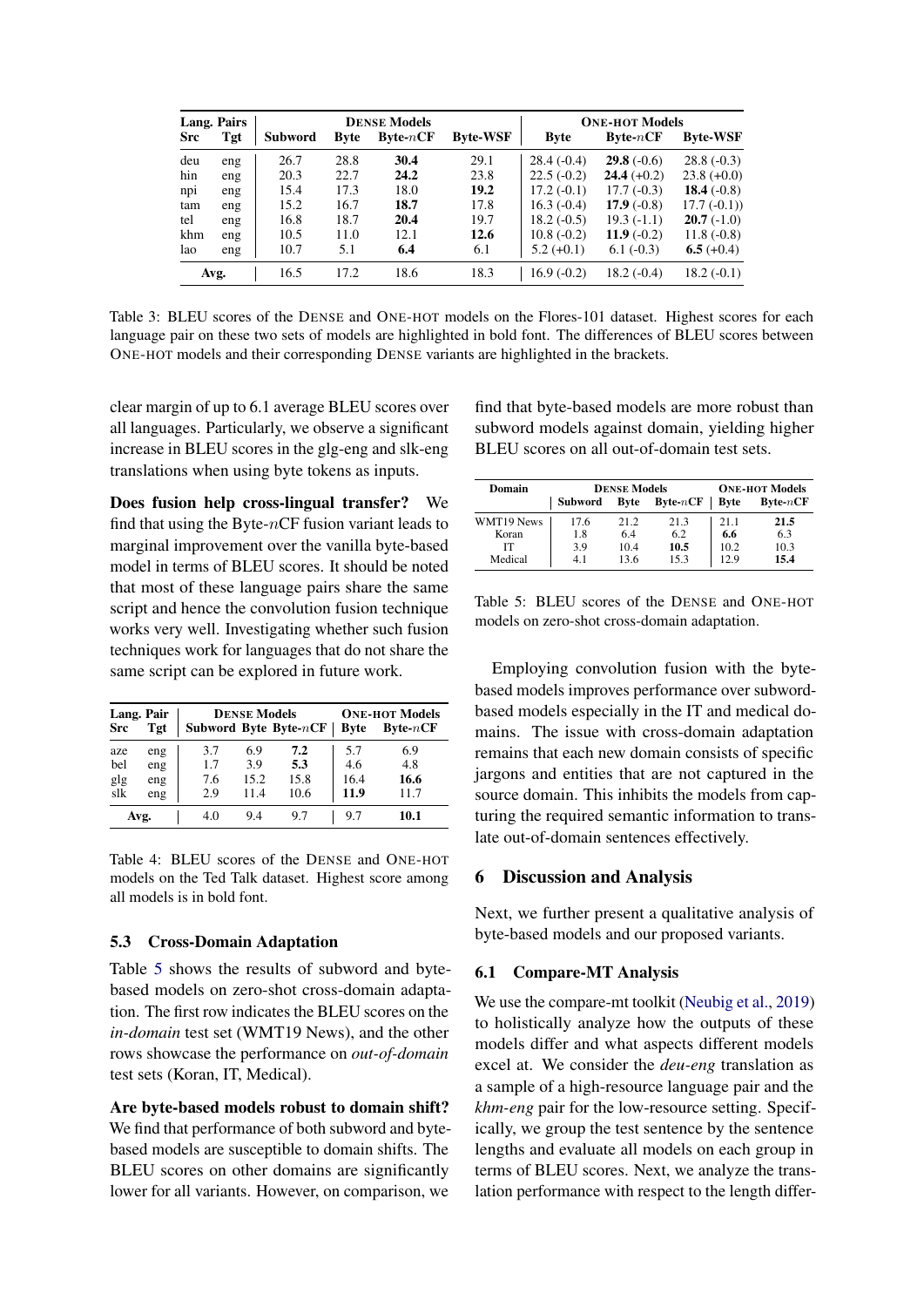ence between the translation output and the groundtrue reference.

High Resource-Languages: We summarize the observation from *deu-eng* translations as follows:

- Both Byte- $nCF$  and Byte-WSF aggregations translate low frequency words better.
- All three models tend to produce output shorter than references more often than longer ones. However, on average the length of output sequences do not deviate much from reference lengths. (Fig. [3a\)](#page-8-0)
- The baseline ONE-HOT model outpeforms both variants when translating very small and very long sequences (Fig. [3a\)](#page-8-0).
- The baseline embeddingless model is good at translating and retaining proper nouns from source sequences, e.g., phrases like *Sagittarius Galaxy*, *August*, *Easter*.

Low-Resource Languages: We summarize the observation from *khm-eng* translations as follows:

- The Byte- $nCF$  variant is poor at translating very short sequences, but is the best model by a significant margin on long sequences (Fig. [\(3b\)](#page-8-0)).
- The length of output sequences from all three models deviate from the reference length frequently. Models are equally likely to produce a longer output sequence as a shorter one when compared to reference length (Fig. (??)).
- Similar to the high-resource language, the baseline ONE-HOT model is good at translating entities such as *South Africa*, *Roman*, *the Pacific*.

## 6.1.1 ONE-HOT vs DENSE byte models

We compare the byte embeddingless (ONE-HOT) model to the one with learnt embeddings (DENSE) and use the *deu-eng* language pair for analysis.

- The DENSE model is better at translating low frequency words in the corpus.
- The ONE-HOT model translates shorter sequences better while the DENSE model is better at translating longer sequences.
- On average, the length of the output sequences of both models do not deviate much from the reference lengths. In the cases where they do, they are often shorter than the reference sequences.
- The ONE-HOT model outperforms the DENSE model on translating proper noun entities such as *London*, *Russia*, *St. Petersburg*, *Australia*/

### 6.2 Computational Efficiency

For comparing the byte based and subword models in terms of the number of parameters, training and inference times we consider the transformer base architecture. For the subword baseline, we consider a source vocabulary of 32k and 8k for the target vocabulary (English).

Parameters When comparing the number of parameters in subword and byte based models, we find that byte based models have far fewer parameters (~30% fewer) as compared to the subword baselines. We highlight the differences in Table [6.](#page-7-0)

<span id="page-7-0"></span>

|              | Model                                 | #Parameters             |
|--------------|---------------------------------------|-------------------------|
| ONE-HOT      | <b>Byte</b><br>Byte- $nCF$            | 44.1M<br>46.5M          |
| <b>DENSE</b> | Subword<br><b>Byte</b><br>Byte- $nCF$ | 68.7M<br>44.3M<br>46.7M |

Table 6: Comparison of number of parameters in subword and byte based models. We find that byte based models have on average 30% fewer parameters than comparable subword models.

Training and Inference times For comparing the training times, we train the models on the WMT19 de-en data for 5k steps. We use a warmup of 1k steps to eliminate any hardware discrepancies like GPU<sup>[6](#page-0-0)</sup> cold starts. Since the byte based models are smaller than comparable subword models, they are 20% faster to train. The inference times are based on evaluating the model on the validation set across all batches<sup>[7](#page-0-0)</sup>. We find that byte based models are significantly slower than subword models for inference. The byte sequences are significantly longer than subword sequences and thus the decoding time takes a hit. Table [7](#page-8-1) shows the training and inference times for the subword and byte baesd models.

# 7 Related Work

Subword Models Byte Pair Encoding [\(Sennrich](#page-10-1) [et al.,](#page-10-1) [2016\)](#page-10-1), Wordpiece [\(Wu et al.,](#page-11-3) [2016\)](#page-11-3) and SentencepPiece [\(Kudo and Richardson,](#page-10-2) [2018\)](#page-10-2) are some of the most widely used tokenization schemes that all operate on the subword level. While subword

<sup>6</sup>All numbers are obtained using a single RTX 3090 GPU using a batch size of 7k tokens and 8 gradient accumulation steps for training.

<sup>7</sup> beam size of 3 and batch size of 256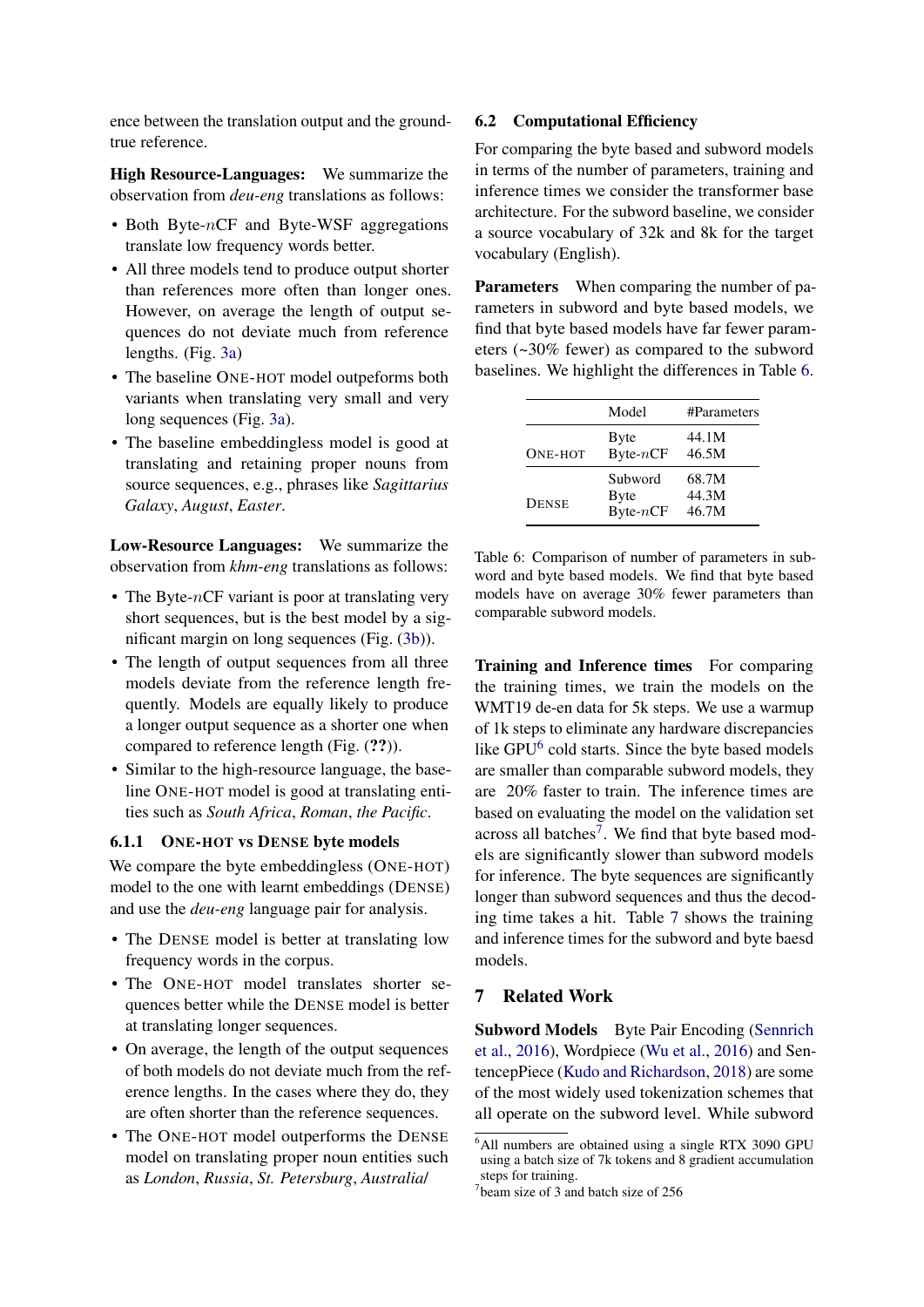

Figure 2: Translation performance grouped by sentence length for the deu-eng (left) and khm-eng (right) translations.

<span id="page-8-0"></span>

Figure 3: Difference in length between output and reference for the deu-eng (left) and khm-eng (right) translations.

<span id="page-8-1"></span>

|              | Model                           |        | Train time(s) Inference time(s) |
|--------------|---------------------------------|--------|---------------------------------|
| ONE-HOT      | Byte<br>Byte-Convolution 4387.6 | 4184.1 | 50.963<br>52.315                |
| <b>DENSE</b> | Subword                         | 5176.8 | 22.445                          |

Table 7: Comparison of the training time and inference time of subword and byte models. Byte based models are faster to train, but are slower during inference than subword models.

approaches have achieved great success in various language tasks, the rigid tokenization scheme poses challenges [\(Sun et al.,](#page-10-10) [2020;](#page-10-10) [Bostrom and Durrett,](#page-9-7) [2020\)](#page-9-7) in terms of adapting to new languages or finetuning to different corpora. Subword regularization [\(Kudo,](#page-10-11) [2018\)](#page-10-11) and BPE-dropout [\(Provilkov](#page-10-12) [et al.,](#page-10-12) [2020\)](#page-10-12) look to alleviate some of these issues

by probabilistic sampling [\(He et al.,](#page-9-8) [2020;](#page-9-8) [Wang](#page-11-4) [et al.,](#page-11-4) [2021\)](#page-11-4) of segmentations during each training epoch. They do not fully solve the issues with subword approaches and also add to the computational complexity.

Character-level Models Applying neural language models directly on sequences of characters has been extensively studied [\(Sutskever et al.,](#page-10-13) [2011;](#page-10-13) [Graves,](#page-9-9) [2013;](#page-9-9) [Kalchbrenner et al.,](#page-10-14) [2016;](#page-10-14) [Zilly et al.,](#page-11-5) [2017;](#page-11-5) [Melis et al.,](#page-10-15) [2018;](#page-10-15) [Al-Rfou et al.,](#page-9-10) [2019\)](#page-9-10). However, performance of models that operate directly on characters was poor and *character-aware* methods were developed that made use of word boundaries and convolution based approaches [\(Kim](#page-10-16) [et al.,](#page-10-16) [2015;](#page-10-16) [Jozefowicz et al.,](#page-10-17) [2016;](#page-10-17) [Peters et al.,](#page-10-18) [2018\)](#page-10-18). [El Boukkouri et al.](#page-9-11) [\(2020\)](#page-9-11) and [Ma et al.](#page-10-19) [\(2020\)](#page-10-19) apply these methods to transformer models.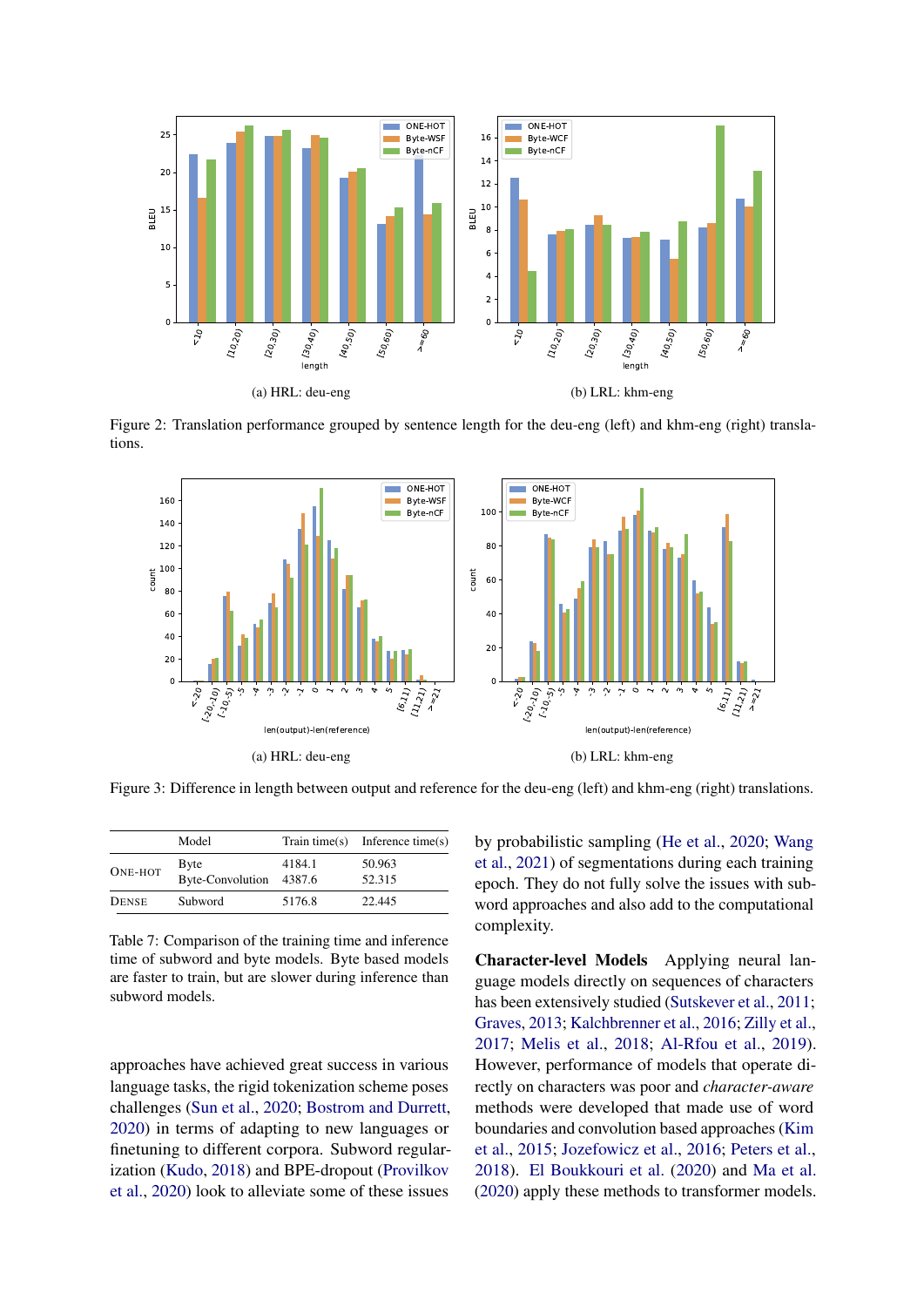However, *character-aware* methods suffer from the drawback that they still need the inputs to be tokenized and separated by whitespaces.

Tokenization-free approaches Building upon the work of [Lee et al.](#page-10-20) [\(2017\)](#page-10-20) that uses convolutions and highway networks to avoid explicit segmentation for character based models, recent approaches have focused on using these techniques with transformer based models and in the multilingual setting. [Clark et al.](#page-9-3) [\(2021\)](#page-9-3) use the unicode standard to tokenize the inputs and apply strided convolutions and local self-attention that lead to improvement in various multilingual settings. [Tay et al.](#page-10-5) [\(2021\)](#page-10-5) and [Xue et al.](#page-11-0) [\(2021a\)](#page-11-0) set new state-of the-art results for byte-based models and show that using such techniques leads to significant gains in speed and computational efficiency.

#### 8 Conclusion

We propose a local byte fusion (LOBEF) method with two variants—one employing convolutions and other other involving word-based self-attention restricted to word boundaries. We show that these two variants improve upon traditional byte-based models indicating that models benefit from aggregation of local semantic information at lower layers. Our experiments show that both ONE-HOT and DENSE versions of byte models perform better on multilingual machine translation and even beat subword baselines on multiple language pairs. We also conduct an investigation of the effectiveness of byte-based techniques in both zero-shot crosslingual transfer and domain adaptation settings, and find that they outperform subword models by a large margin. While the footprint of byte-based models is lower in terms of parameters and training time, they significantly lag subword models in inference time and this could be investigated in future work.

### References

- <span id="page-9-6"></span>Roee Aharoni and Yoav Goldberg. 2020. [Unsupervised](https://doi.org/10.18653/v1/2020.acl-main.692) [domain clusters in pretrained language models.](https://doi.org/10.18653/v1/2020.acl-main.692) In *Proceedings of the 58th Annual Meeting of the Association for Computational Linguistics*, pages 7747– 7763, Online. Association for Computational Linguistics.
- <span id="page-9-10"></span>Rami Al-Rfou, Dokook Choe, Noah Constant, Mandy Guo, and Llion Jones. 2019. [Character-level lan](https://doi.org/10.1609/aaai.v33i01.33013159)[guage modeling with deeper self-attention.](https://doi.org/10.1609/aaai.v33i01.33013159) *Proceed-*

*ings of the AAAI Conference on Artificial Intelligence*, 33(01):3159–3166.

- <span id="page-9-7"></span>Kaj Bostrom and Greg Durrett. 2020. [Byte pair encod](https://doi.org/10.18653/v1/2020.findings-emnlp.414)[ing is suboptimal for language model pretraining.](https://doi.org/10.18653/v1/2020.findings-emnlp.414) In *Findings of the Association for Computational Linguistics: EMNLP 2020*, pages 4617–4624, Online. Association for Computational Linguistics.
- <span id="page-9-4"></span>Mauro Cettolo, Jan Niehues, Sebastian Stüker, Luisa Bentivogli, and Marcello Federico. 2014. [Report](https://aclanthology.org/2014.iwslt-evaluation.1) [on the 11th IWSLT evaluation campaign.](https://aclanthology.org/2014.iwslt-evaluation.1) In *Proceedings of the 11th International Workshop on Spoken Language Translation: Evaluation Campaign*, pages 2–17, Lake Tahoe, California.
- <span id="page-9-3"></span>Jonathan H. Clark, Dan Garrette, Iulia Turc, and John Wieting. 2021. [Canine: Pre-training an efficient](https://doi.org/10.48550/ARXIV.2103.06874) [tokenization-free encoder for language representa](https://doi.org/10.48550/ARXIV.2103.06874)[tion.](https://doi.org/10.48550/ARXIV.2103.06874)
- <span id="page-9-1"></span>Asa Cooper Stickland, Alexandre Berard, and Vassilina Nikoulina. 2021. [Multilingual domain adaptation](https://aclanthology.org/2021.wmt-1.64) [for NMT: Decoupling language and domain infor](https://aclanthology.org/2021.wmt-1.64)[mation with adapters.](https://aclanthology.org/2021.wmt-1.64) In *Proceedings of the Sixth Conference on Machine Translation*, pages 578–598, Online. Association for Computational Linguistics.
- <span id="page-9-11"></span>Hicham El Boukkouri, Olivier Ferret, Thomas Lavergne, Hiroshi Noji, Pierre Zweigenbaum, and Jun'ichi Tsujii. 2020. [CharacterBERT: Reconciling](https://doi.org/10.18653/v1/2020.coling-main.609) [ELMo and BERT for word-level open-vocabulary](https://doi.org/10.18653/v1/2020.coling-main.609) [representations from characters.](https://doi.org/10.18653/v1/2020.coling-main.609) In *Proceedings of the 28th International Conference on Computational Linguistics*, pages 6903–6915, Barcelona, Spain (Online). International Committee on Computational Linguistics.
- <span id="page-9-5"></span>Naman Goyal, Cynthia Gao, Vishrav Chaudhary, Peng-Jen Chen, Guillaume Wenzek, Da Ju, Sanjan Krishnan, Marc'Aurelio Ranzato, Francisco Guzmán, and Angela Fan. 2022. The flores-101 evaluation benchmark for low-resource and multilingual machine translation. *Transactions of the Association for Computational Linguistics*, 10:522–538.
- <span id="page-9-9"></span>Alex Graves. 2013. [Generating sequences with recur](https://doi.org/10.48550/ARXIV.1308.0850)[rent neural networks.](https://doi.org/10.48550/ARXIV.1308.0850)
- <span id="page-9-2"></span>Rohit Gupta, Laurent Besacier, Marc Dymetman, and Matthias Gallé. 2019. [Character-based nmt with](https://doi.org/10.48550/ARXIV.1911.04997) [transformer.](https://doi.org/10.48550/ARXIV.1911.04997)
- <span id="page-9-8"></span>Xuanli He, Gholamreza Haffari, and Mohammad Norouzi. 2020. [Dynamic programming encoding](https://doi.org/10.18653/v1/2020.acl-main.275) [for subword segmentation in neural machine trans](https://doi.org/10.18653/v1/2020.acl-main.275)[lation.](https://doi.org/10.18653/v1/2020.acl-main.275) In *Proceedings of the 58th Annual Meeting of the Association for Computational Linguistics*, pages 3042–3051, Online. Association for Computational Linguistics.
- <span id="page-9-0"></span>Junjie Hu, Sebastian Ruder, Aditya Siddhant, Graham Neubig, Orhan Firat, and Melvin Johnson. 2020. [Xtreme: A massively multilingual multi-task bench](http://arxiv.org/abs/2003.11080)[mark for evaluating cross-lingual generalization.](http://arxiv.org/abs/2003.11080)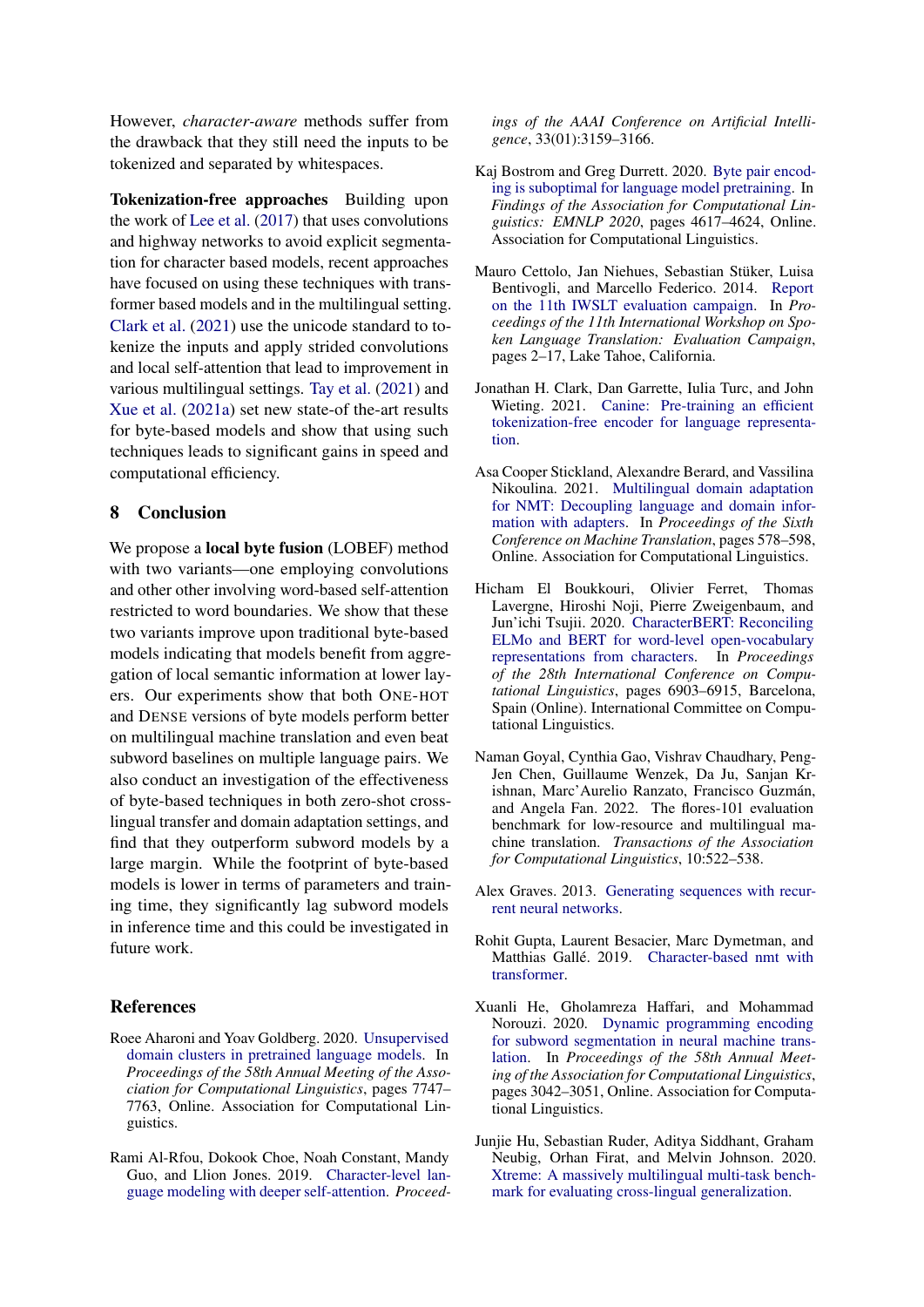- <span id="page-10-17"></span>Rafal Jozefowicz, Oriol Vinyals, Mike Schuster, Noam Shazeer, and Yonghui Wu. 2016. [Exploring the lim](https://doi.org/10.48550/ARXIV.1602.02410)[its of language modeling.](https://doi.org/10.48550/ARXIV.1602.02410)
- <span id="page-10-14"></span>Nal Kalchbrenner, Lasse Espeholt, Karen Simonyan, Aaron van den Oord, Alex Graves, and Koray Kavukcuoglu. 2016. [Neural machine translation in](https://doi.org/10.48550/ARXIV.1610.10099) [linear time.](https://doi.org/10.48550/ARXIV.1610.10099)
- <span id="page-10-16"></span>Yoon Kim, Yacine Jernite, David Sontag, and Alexander M. Rush. 2015. [Character-aware neural lan](https://doi.org/10.48550/ARXIV.1508.06615)[guage models.](https://doi.org/10.48550/ARXIV.1508.06615)
- <span id="page-10-8"></span>Diederik P. Kingma and Jimmy Ba. 2014. [Adam: A](https://doi.org/10.48550/ARXIV.1412.6980) [method for stochastic optimization.](https://doi.org/10.48550/ARXIV.1412.6980)
- <span id="page-10-11"></span>Taku Kudo. 2018. [Subword regularization: Improving](https://doi.org/10.18653/v1/P18-1007) [neural network translation models with multiple sub](https://doi.org/10.18653/v1/P18-1007)[word candidates.](https://doi.org/10.18653/v1/P18-1007) In *Proceedings of the 56th Annual Meeting of the Association for Computational Linguistics (Volume 1: Long Papers)*, pages 66–75, Melbourne, Australia. Association for Computational Linguistics.
- <span id="page-10-2"></span>Taku Kudo and John Richardson. 2018. [SentencePiece:](https://doi.org/10.18653/v1/D18-2012) [A simple and language independent subword tok](https://doi.org/10.18653/v1/D18-2012)[enizer and detokenizer for neural text processing.](https://doi.org/10.18653/v1/D18-2012) In *Proceedings of the 2018 Conference on Empirical Methods in Natural Language Processing: System Demonstrations*, pages 66–71, Brussels, Belgium. Association for Computational Linguistics.
- <span id="page-10-20"></span>Jason Lee, Kyunghyun Cho, and Thomas Hofmann. 2017. [Fully character-level neural machine trans](https://doi.org/10.1162/tacl_a_00067)[lation without explicit segmentation.](https://doi.org/10.1162/tacl_a_00067) *Transactions of the Association for Computational Linguistics*, 5:365–378.
- <span id="page-10-4"></span>Jiahuan Li, Yutong Shen, Shujian Huang, Xinyu Dai, and Jiajun Chen. 2021. [When is char better than](https://doi.org/10.18653/v1/2021.acl-short.69) [subword: A systematic study of segmentation algo](https://doi.org/10.18653/v1/2021.acl-short.69)[rithms for neural machine translation.](https://doi.org/10.18653/v1/2021.acl-short.69) In *Proceedings of the 59th Annual Meeting of the Association for Computational Linguistics and the 11th International Joint Conference on Natural Language Processing (Volume 2: Short Papers)*, pages 543–549, Online. Association for Computational Linguistics.
- <span id="page-10-3"></span>Jindřich Libovický and Alexander Fraser. 2020. [To](https://doi.org/10.18653/v1/2020.emnlp-main.203)[wards reasonably-sized character-level transformer](https://doi.org/10.18653/v1/2020.emnlp-main.203) [NMT by finetuning subword systems.](https://doi.org/10.18653/v1/2020.emnlp-main.203) In *Proceedings of the 2020 Conference on Empirical Methods in Natural Language Processing (EMNLP)*, pages 2572–2579, Online. Association for Computational Linguistics.
- <span id="page-10-19"></span>Wentao Ma, Yiming Cui, Chenglei Si, Ting Liu, Shijin Wang, and Guoping Hu. 2020. [CharBERT:](https://doi.org/10.18653/v1/2020.coling-main.4) [Character-aware pre-trained language model.](https://doi.org/10.18653/v1/2020.coling-main.4) In *Proceedings of the 28th International Conference on Computational Linguistics*, pages 39–50, Barcelona, Spain (Online). International Committee on Computational Linguistics.
- <span id="page-10-15"></span>Gábor Melis, Chris Dyer, and Phil Blunsom. 2018. [On](https://openreview.net/forum?id=ByJHuTgA-) [the state of the art of evaluation in neural language](https://openreview.net/forum?id=ByJHuTgA-) [models.](https://openreview.net/forum?id=ByJHuTgA-) In *International Conference on Learning Representations*.
- <span id="page-10-9"></span>Graham Neubig, Zi-Yi Dou, Junjie Hu, Paul Michel, Danish Pruthi, Xinyi Wang, and John Wieting. 2019. [compare-mt: A tool for holistic comparison of lan](http://arxiv.org/abs/1903.07926)[guage generation systems.](http://arxiv.org/abs/1903.07926) *CoRR*, abs/1903.07926.
- <span id="page-10-7"></span>Graham Neubig and Junjie Hu. 2018. [Rapid adapta](https://doi.org/10.18653/v1/D18-1103)[tion of neural machine translation to new languages.](https://doi.org/10.18653/v1/D18-1103) In *Proceedings of the 2018 Conference on Empirical Methods in Natural Language Processing*, pages 875–880, Brussels, Belgium. Association for Computational Linguistics.
- <span id="page-10-18"></span>Matthew E. Peters, Mark Neumann, Mohit Iyyer, Matt Gardner, Christopher Clark, Kenton Lee, and Luke Zettlemoyer. 2018. [Deep contextualized word repre](https://doi.org/10.48550/ARXIV.1802.05365)[sentations.](https://doi.org/10.48550/ARXIV.1802.05365)
- <span id="page-10-12"></span>Ivan Provilkov, Dmitrii Emelianenko, and Elena Voita. 2020. [BPE-dropout: Simple and effective subword](https://doi.org/10.18653/v1/2020.acl-main.170) [regularization.](https://doi.org/10.18653/v1/2020.acl-main.170) In *Proceedings of the 58th Annual Meeting of the Association for Computational Linguistics*, pages 1882–1892, Online. Association for Computational Linguistics.
- <span id="page-10-0"></span>Sebastian Ruder, Noah Constant, Jan Botha, Aditya Siddhant, Orhan Firat, Jinlan Fu, Pengfei Liu, Junjie Hu, Dan Garrette, Graham Neubig, and Melvin Johnson. 2021. [XTREME-R: Towards more chal](https://doi.org/10.18653/v1/2021.emnlp-main.802)[lenging and nuanced multilingual evaluation.](https://doi.org/10.18653/v1/2021.emnlp-main.802) In *Proceedings of the 2021 Conference on Empirical Methods in Natural Language Processing*, pages 10215– 10245, Online and Punta Cana, Dominican Republic. Association for Computational Linguistics.
- <span id="page-10-1"></span>Rico Sennrich, Barry Haddow, and Alexandra Birch. 2016. [Neural machine translation of rare words](https://doi.org/10.18653/v1/P16-1162) [with subword units.](https://doi.org/10.18653/v1/P16-1162) In *Proceedings of the 54th Annual Meeting of the Association for Computational Linguistics (Volume 1: Long Papers)*, pages 1715– 1725, Berlin, Germany. Association for Computational Linguistics.
- <span id="page-10-6"></span>Uri Shaham and Omer Levy. 2021. [Neural machine](https://doi.org/10.18653/v1/2021.naacl-main.17) [translation without embeddings.](https://doi.org/10.18653/v1/2021.naacl-main.17) In *Proceedings of the 2021 Conference of the North American Chapter of the Association for Computational Linguistics: Human Language Technologies*, pages 181–186, Online. Association for Computational Linguistics.
- <span id="page-10-10"></span>Lichao Sun, Kazuma Hashimoto, Wenpeng Yin, Akari Asai, Jia Li, Philip Yu, and Caiming Xiong. 2020. [Adv-bert: Bert is not robust on misspellings! gener](https://doi.org/10.48550/ARXIV.2003.04985)[ating nature adversarial samples on bert.](https://doi.org/10.48550/ARXIV.2003.04985)
- <span id="page-10-13"></span>Ilya Sutskever, James Martens, and Geoffrey Hinton. 2011. Generating text with recurrent neural networks. pages 1017–1024.
- <span id="page-10-5"></span>Yi Tay, Vinh Q. Tran, Sebastian Ruder, Jai Gupta, Hyung Won Chung, Dara Bahri, Zhen Qin, Simon Baumgartner, Cong Yu, and Donald Metzler.